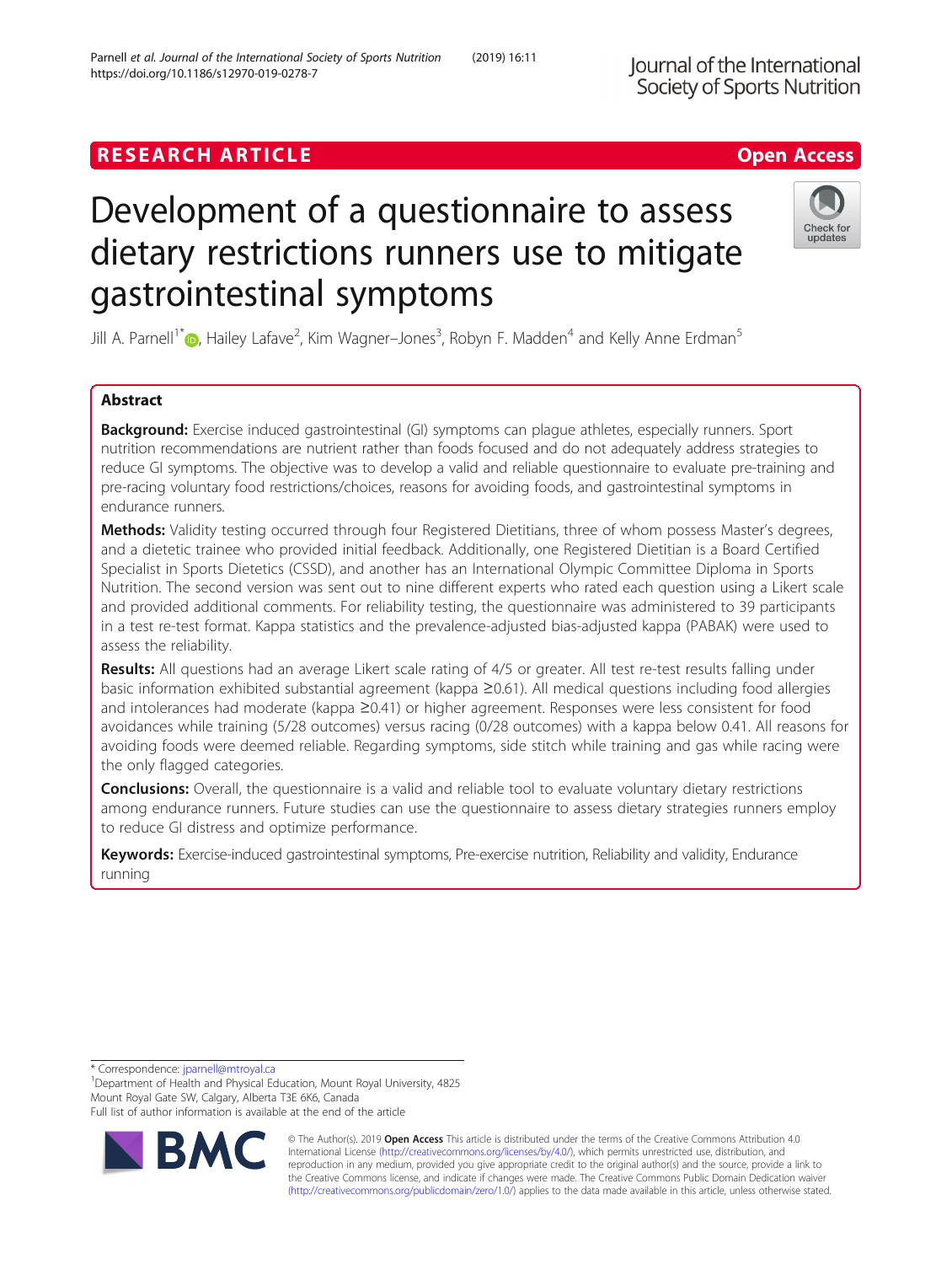## Background

An athlete's nutritional preparation prior to exercise plays a key role in optimizing performance, yet the details of this preparation remain largely unstudied. The amount of carbohydrate required pre-exercise has been extensively researched [\[1,](#page-8-0) [2](#page-8-0)]; however, information on the optimal foods to meet these requirements is lacking, as are recommendations regarding the amounts of other macronutrients. Pre-exercise nutrition should consider a multitude of factors including nutrient composition, the potential to promote gastrointestinal issues, and digestibility. Food and fluid intakes during exercise have been studied, however, less is known regarding food intolerances and preferences in the pre-exercise nutrition.

An estimated 30–90% of distance runners experience gastrointestinal (GI) symptoms while running, which has been found, anecdotally, to be an underlying cause of underperformance [[3](#page-8-0)]. Commonly reported symptoms during exercise include flatulence, belching, diarrhea, urge to defecate, epigastric pain, reflux/heartburn, abdominal cramping, nausea, vomiting, and fecal blood loss [[3](#page-8-0)–[5](#page-8-0)]. The underlying factors promoting GI symptoms are believed to result from physiological, mechanical, psycho-logical, and nutritional interactions [\[3,](#page-8-0) [5,](#page-8-0) [6](#page-8-0)].

GI symptoms are commonly observed in endurance athletes and are affected by the intensity and sporting type [[5\]](#page-8-0). Proposed physiological causes are linked to mechanical irritation and reduction of splanchnic blood flow during exercise [[7,](#page-8-0) [8](#page-8-0)]. Reduced blood flow can lead to gastrointestinal ischemia resulting in increased permeability, bacterial translocation and inflammation; ultimately presenting as increased GI distress in the athlete [[9\]](#page-8-0). During exercise gastric emptying is slowed and orocaecal transit time increases. Furthermore, there is evidence of nutrient malabsorption, and one or both of these effects may aggravate GI symptoms [[10\]](#page-8-0). Environmental conditions also play a role, as symptoms are increased in warmer (30 °C) as opposed to temperate (22 °C) conditions [\[11\]](#page-8-0). Consequently, nutritional strategies are needed to moderate changes in gut physiology occurring with exercise, especially among runners.

Many endurance athletes believe the consumption or avoidance of specific foods and/or fluids prior to exercise can reduce GI distress and optimize performance. For example, it was reported that 41% of non-celiac athletes followed a gluten-free diet at least 50% of the time to reduce GI symptoms during training/competition [\[12\]](#page-8-0). The same authors also found that a low fermentable oligosaccharides, disaccharides, monosaccharides and polyols (FODMAP) diet reduced GI symptoms in athletes [[13\]](#page-8-0). Moreover, it has been suggested that foods with high fiber, fat, and fructose can trigger GI symptoms [[14,](#page-8-0) [15\]](#page-8-0). Despite the importance of nutrition as it relates to exercise induced GI symptoms, the current position paper on Nutrition and Athletic Performance does not make recommendations regarding specific foods/food groups in the pre-exercise period. General guidelines to avoid foods high in fat, fiber, and protein are provided with little specificity. The position paper recommends that athletes determine their own food intolerances and stick to a diet that optimizes performance [[2](#page-8-0)].

An evaluation of the dietary restrictions endurance runners have developed by personal trial and error will provide an entry point in the investigation of foods/food groups that optimize performance while minimizing exercise induced GI symptoms. The objective of the study was to develop a valid and reliable questionnaire to assess pre-training/pre-racing voluntary food restrictions, food choices, reasons for avoiding foods, and GI symptoms in endurance runners. The questionnaire will become a valuable tool for researchers to identify pre-exercise nutritional strategies used by endurance runners.

## Methods

#### Questionnaire development

The study investigators, two Registered Dietitians with a Certified Specialist in Sports Dietetics (CSSD) and Master's degrees, one of which was an Olympic cyclist, and the other a competitive distance runner, and an academic (PhD) with sport nutrition expertise, developed a draft version of the questionnaire that included basic demographics, running experience and events, medical information, food allergies and intolerances, foods avoided/chosen prior to endurance running, GI symptoms experienced, and reasons for avoiding foods before running. Questions regarding sources of nutrition information were also included. The responses were provided by checking boxes or ranking, with the exception of foods chosen, which were open-ended questions. For the content validity testing, the draft version was sent to five experts in the field: four Registered Dietitians with their Master's degree and one dietetic intern. Additionally, one Registered Dietitian is a CSSD, and another has an International Olympic Committee Diploma in Sports Nutrition. All experts provided written feedback, which was incorporated into the development of the second draft. The second draft was sent out to three different academics with doctorate degrees in nutrition, one Registered Dietitian, and five coaches, all of whom include running in their training programs. Two of the academics have extensive research in sports nutrition and one in the development of nutrition questionnaires. The Registered Dietitian specializes in gastrointestinal disorders. These experts provided written feedback and rated each question using a Likert rating scale with  $1 =$  unacceptable,  $3 =$  acceptable,  $5 =$  highly acceptable. Further amendments were made based on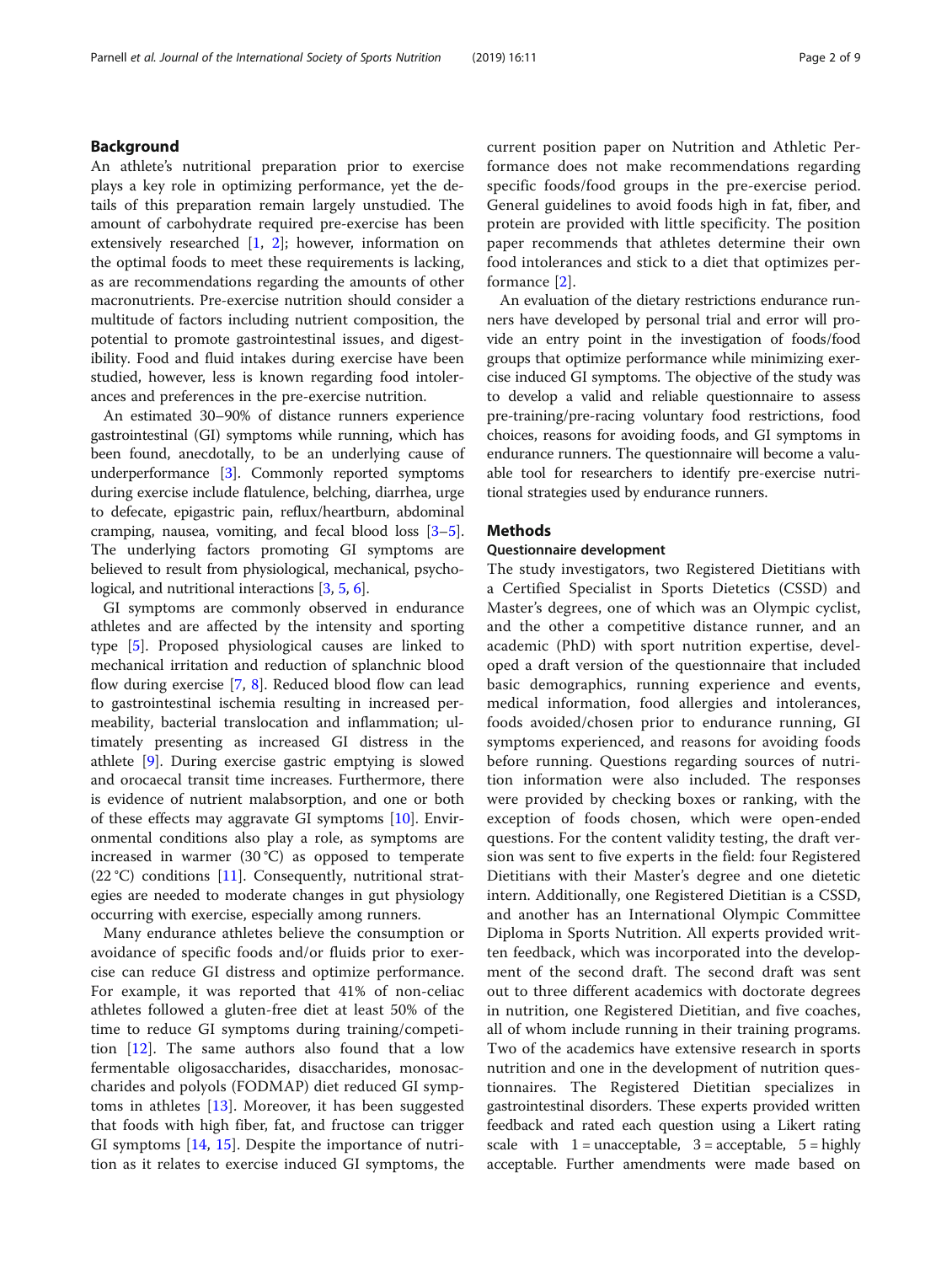## <span id="page-2-0"></span>Participants

The questionnaire was administered to endurance runners who were 18 years of age or older. It was estimated that thirty-one participants were required for the test re-test based on the null hypothesis of kappa equal to 0.4, true kappa of 0.9, a proportion of positive ratings of 30%, two-tailed significance value of 0.05, and power of 80% [[17](#page-8-0)]. The athletes were recruited from running groups upon approval from the organizers. The Mount Royal University Human Research Ethics Board approved the study (ethics ID 2016–38). All participants provided voluntary, written, informed consent.

## Test re-test protocol

Reliability was determined using the test re-test method. Participants completed the questionnaire twice, with a minimum of one week and a maximum of one month between the initial test and subsequent re-test. The purpose of the test re-test procedure was to investigate the reliability of the questions based on the agreement of participants' responses.

### Statistical analysis

The kappa statistics, using Cohen's method, was calculated for all categorical questions  $[18]$ . Questions where the participants were asked to rank their top sources of information and preferred sources of information were coded as "yes" or "no" responses for the kappa calculation. Age was evaluated using a Pearson correlation coefficient, as it is a continuous variable. Kappa is the measure of true agreement: it measures the proportion of agreement expected beyond that of chance [\[19](#page-8-0)]. The range of possible kappa values is from  $-1$  to 1, usually falling between 0 and 1. One represents 100% agreement, while 0 represents that agreement is no better than that expected by chance. A negative kappa value indicates that the agreement is worse than that expected by chance [[19\]](#page-8-0). When interpreting kappa values 0.01–  $0.20 =$  slight agreement,  $0.21 - 0.40 =$  fair,  $0.41 - 0.60 =$ moderate,  $0.61 - 0.80 =$  substantial, and  $0.81 - 0.99 =$  almost perfect. The kappa value is determined using the observed agreement and the expected agreement [[19](#page-8-0)]:

## $K = \frac{\text{Observed agreement-Expected agreement}}{1\text{-Expected agreement}}$

Prevalence and bias play a role in the determination of the kappa value; therefore, kappa can be adjusted to account for high or low prevalence. According to Sim & Wright [\[17\]](#page-8-0), the adjusted kappa is referred to as PABAK:

prevalence-adjusted bias-adjusted kappa and can be calculated as follows [\[20](#page-8-0)].

## $PABAK = (2 \times Observed \; Proportional \; Agreement) -1$

The unadjusted kappa and the adjusted kappa (PABAK) values were calculated because the response prevalence for several items was skewed; thus, the unadjusted kappa values were not indicative of the true reliability of the question. For example, the unadjusted kappa values are zero when there is 100% agreement, but only responses from one category (i.e. all no responses for celiac disease); the PABAK adjusts for the low prevalence in one response category and high prevalence in the other response category and presents a value of 1 indicating 100% agreement. We considered the PABAK value when the prevalence index was 0.8 or greater (i.e. when 80% or more of the sample responded in the same direction) or the bias index was greater than 0.15. The same cut-offs for the PABAK assessment were used as for the unadjusted kappa  $[19]$ . All statistical tests were conducted using SPSS statistical software version 23 (IBM, Armonk, New York, USA) and STATA S/E version 15 (StataCorp LLC, College Station, TX, USA).

|  |  |  | <b>Table 1</b> Participant characteristics |
|--|--|--|--------------------------------------------|
|--|--|--|--------------------------------------------|

| Characteristics                      | Participants n (%) |
|--------------------------------------|--------------------|
| Performance Level                    |                    |
| Recreational lower half of age group | 18 (46)            |
| Recreational upper half of age group | 15 (39)            |
| National/International               | 1(3)               |
| Don't compete                        | 5(13)              |
| Run Hours per Week                   |                    |
| $0 - 5h$                             | 19 (49)            |
| $5 - 10h$                            | 15 (39)            |
| $10 - 15h$                           | 4(10)              |
| $20 - 25h$                           | 1(3)               |
| Years Running                        |                    |
| $0 - 3$ years                        | 6(15)              |
| 3-5 years                            | 7(18)              |
| 5-7 years                            | 4(10)              |
| 7+ years                             | 22 (56)            |
| Running Distance                     |                    |
| 5 km                                 | 7(18)              |
| 6-10 km                              | 15 (39)            |
| $1/2$ marathon - 21 km               | 7(18)              |
| Marathon - 42 km                     | 5(13)              |
| Ultra-marathon                       | 2(5)               |
| Don't Compete                        | 3(8)               |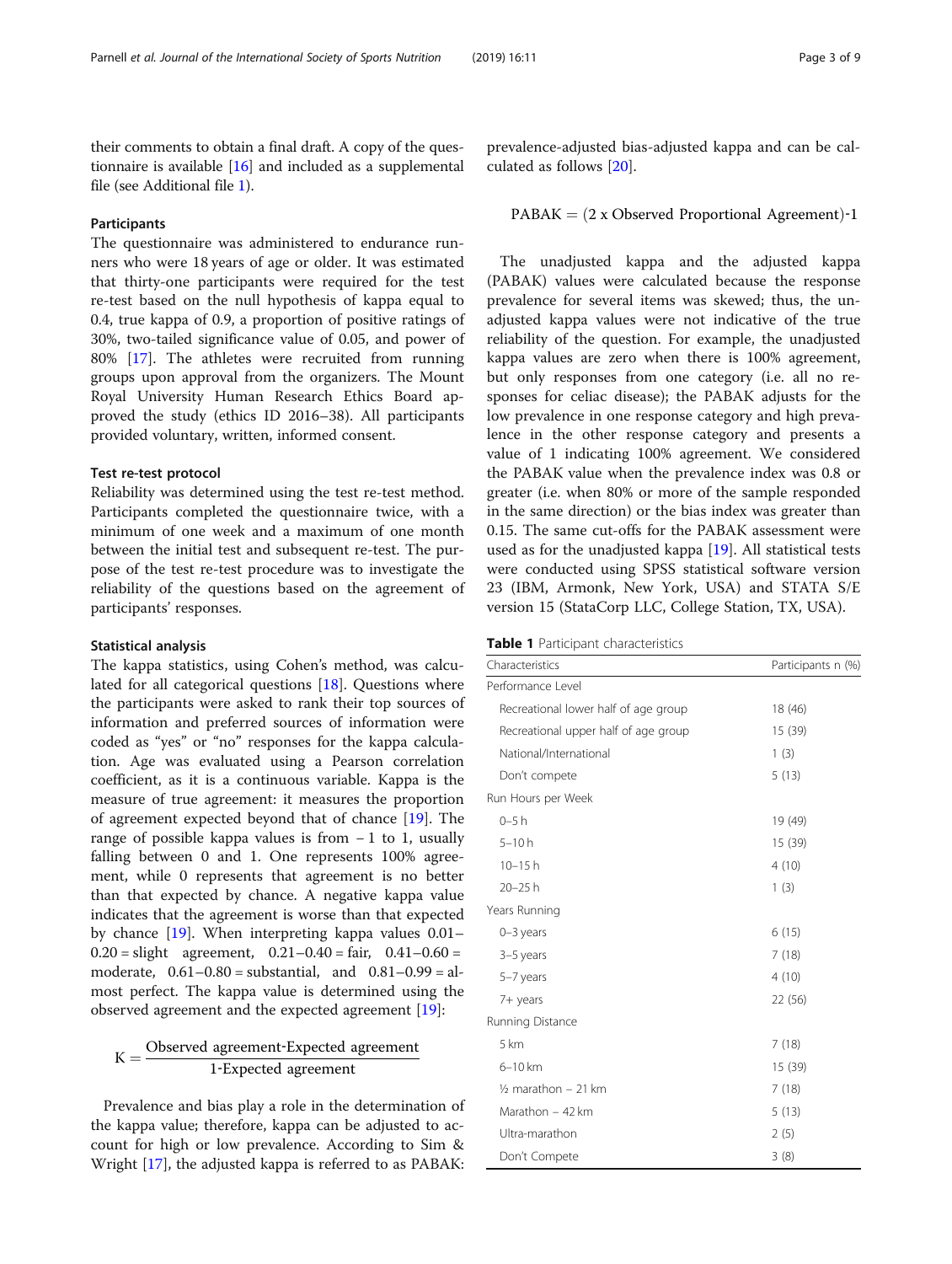### Results

For the validity testing, all questions had an average Likert scale rating of 4/5 or greater. With respect to reliability, thirty-nine participants (37% male) completed the initial and re-test questionnaire. The questionnaire took approximately 10 min to complete. The mean (SD) age of the group was 45 [\[14](#page-8-0)] years. The participants represented a range of performance levels, running experience, and race distances (Table [1](#page-2-0)). With respect to medical conditions, two reported inflammatory bowel disease (IBD), two reported irritable bowel syndrome (IBS), six reported heart burn, and one reported hiatus hernia.

Assessment of reliability for all test re-test results falling under demographic and running experience (gender, performance level, running hours per week, years running, and competition distance) exhibited kappa values above 0.61, demonstrating substantial agreement. Age had 100% agreement  $(r = 1.0)$ . Test/ retest results for medical information are presented in Table 2. All questions had a moderate agreement or greater.

Questions surrounding dietary restrictions, reasons for avoiding foods and symptoms while training are presented in Table [3](#page-4-0). When asked about foods that were avoided pre-training there were twelve flagged categories upon initial assessment. Importantly, however, gluten free grains, water, hot cereal, nuts, fruit, almond milk, and coconut milk were all deemed reliable when the PABAK criteria were considered. All reasons for avoiding foods while training had at minimum a moderate agreement. With respect to symptoms experienced while training, only side ache/stitch had poor reliability with a kappa of 0.37.

Table 2 Test re-test results for medical information

| Variable             | % Observed Agreement | Kappa | 95% CI        | PABAK | $\mathsf{Pl}$ | $\mathsf{B}\mathsf{I}$ |
|----------------------|----------------------|-------|---------------|-------|---------------|------------------------|
| Food Allergies       |                      |       |               |       |               |                        |
| Milk                 | 97.44                | .66   | $.03 - 1.00$  | .95   | .92           | .03                    |
| Whey                 | 97.44                | .00   | $.00 - 1.00$  | .95   | .97           | .03                    |
| Gluten               | 97.44                | .00   | $.00 - 1.00$  | .95   | .97           | .03                    |
| Casein               | 97.44                | .00   | $.00 - 1.00$  | .95   | .97           | .03                    |
| No allergies         | 94.87                | .86   | $.66 - 1.00$  | .90   | .54           | .05                    |
| Food Intolerances    |                      |       |               |       |               |                        |
| Gluten free          | 97.44                | .00   | $.00 - 1.00$  | .95   | .97           | .03                    |
| Legumes              | 97.44                | .79   | $.38 - 1.00$  | .95   | .87           | .03                    |
| Grains               | 92.31                | .54   | $.09 - .98$   | .85   | .82           | .08                    |
| Starchy vegetable    | 97.44                | .00   | $.00 - 1.00$  | .95   | .97           | .03                    |
| Cold cereal          | 94.87                | .00   | $.00 - 1.00$  | .90   | .95           | .05                    |
| Fish/seafood         | 97.44                | .00   | $.00 - 1.00$  | .95   | .97           | .03                    |
| Hot cereal           | 97.44                | .00   | $.00 - 1.00$  | .95   | .97           | .03                    |
| <b>Nuts</b>          | 97.44                | .00   | $.00 - 1.00$  | .95   | .97           | .03                    |
| Coffee/tea           | 97.44                | .00   | $.00 - 1.00$  | .95   | .97           | .03                    |
| Yogurt               | 97.44                | .79   | $.38 - 1.00$  | .95   | .87           | .03                    |
| Eggs                 | 97.44                | .66   | $.03 - 1.00$  | .95   | .92           | .03                    |
| Energy drink         | 94.87                | .48   | $-.12 - 1.00$ | .90   | .90           | .05                    |
| Cheese               | 97.44                | .79   | $.38 - 1.00$  | .95   | .87           | .03                    |
| Milk                 | 87.18                | .47   | $.08 - 0.87$  | .74   | .72           | .03                    |
| Sports drink         | 97.44                | .66   | $.03 - 1.00$  | .95   | .92           | .03                    |
| Lactose-free milk    | 97.44                | .00   | $.00 - 1.00$  | .95   | .97           | .03                    |
| Sports bar/gel       | 97.44                | .00   | $.00 - 1.00$  | .95   | .97           | .03                    |
| Vegetables           | 89.74                | .46   | $.04 - .88$   | .79   | .79           | .10                    |
| No food intolerances | 92.31                | .84   | $.67 - 1.00$  | .85   | .15           | .03                    |

Kappa unadjusted kappa, 95% CI 95% confidence interval, PABAK prevalence-adjusted bias-adjusted kappa, PI prevalence index, BI bias index, IBD inflammatory bowel disease. Reliability for medical, allergy and food intolerances was determined using a kappa statistic or PABAK. Celiac disease, irritable bowel syndrome (IBS), heart burn/reflux, hiatus hernia, intestinal parasites, and no medical diagnosis had 100% agreement. IBD, who diagnosed your medical condition, who diagnosed your food allergy, allergy test, and blood allergy test all had substantial agreement. Allergies to tree nuts, sesame, soy, sulfites, egg whites, peanuts, fish/seafood, wheat, mustard, eggs, and monosodium glutamate (MSG) had 100% agreement. Intolerance to soy milk, meat, almond milk, poultry, coconut milk, juice, and fruit had 100% agreement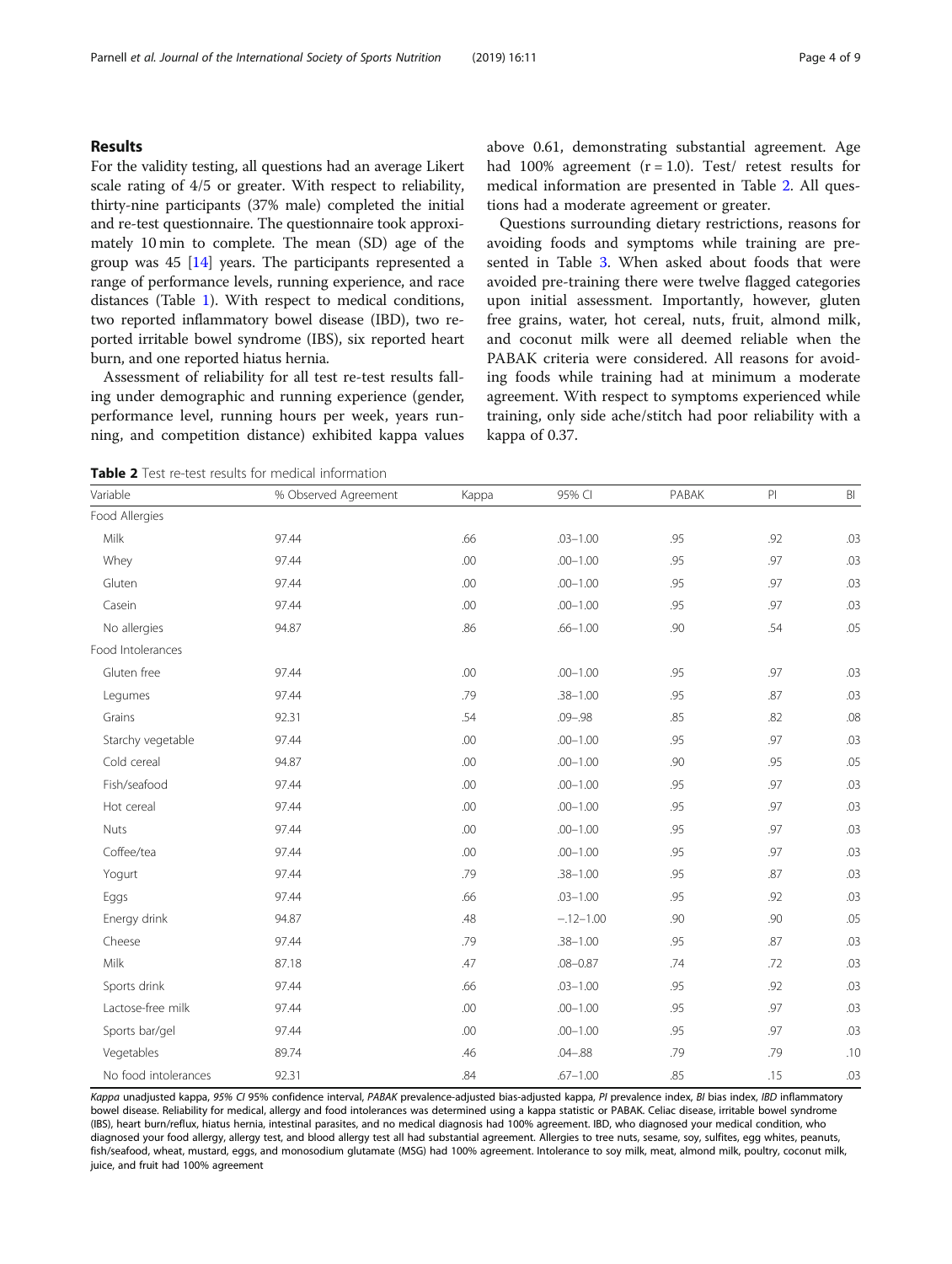| Variable                   | % Observed Agreement | Kappa   | 95% CI        | PABAK | $\mathsf{Pl}$ | B <sub>l</sub> |
|----------------------------|----------------------|---------|---------------|-------|---------------|----------------|
| Foods Avoided              |                      |         |               |       |               |                |
| Gluten free grain/cereal   | 94.87                | $-.03$  | $-.09 - 0.04$ | .90   | .95           | .00            |
| Legumes                    | 94.87                | .72     | $.36 - 1.00$  | .90   | .79           | .00            |
| Water                      | 97.44                | .00     | $.00 - 1.00$  | .95   | .97           | .03            |
| <b>Grains</b>              | 87.18                | .38     | $-.04-.80$    | .74   | .77           | .08            |
| Meat                       | 82.05                | .49     | $.17 - .80$   | .64   | .56           | .13            |
| Sports bar/gel             | 84.62                | .17     | $-.25-.59$    | .69   | .79           | .05            |
| Starchy vegetable          | 84.62                | .16     | $-.26-.59$    | .69   | .79           | $.00$          |
| Poultry                    | 89.74                | .55     | $.18 - .92$   | .79   | .74           | .10            |
| Sports drink               | 84.62                | .44     | $.09 - 0.78$  | .69   | .69           | .15            |
| Cold breakfast cereal      | 94.87                | .48     | $-.12 - 1.00$ | .90   | .90           | .05            |
| Fish/seafood               | 84.62                | .48     | $.13 - .83$   | .69   | .64           | .05            |
| Juice                      | 84.62                | .41     | $.02 - .80$   | .69   | .69           | .00            |
| Hot cereal                 | 89.74                | .28     | $-.22-.79$    | .79   | .85           | .05            |
| Nuts                       | 94.87                | $-.03$  | $-.09-.04$    | .90   | .95           | .00            |
| Fruit/vegetable smoothie   | 94.87                | .72     | $.37 - 1.00$  | .90   | .79           | .05            |
| Milk products              | 87.18                | .69     | $.44 - .94$   | .74   | .41           | .03            |
| Eggs                       | 92.31                | .54     | $.09 - .98$   | .85   | .82           | .08            |
| Coffee or tea              | 82.05                | .51     | $.20 - .83$   | .64   | .51           | .03            |
| Lactose-free milk          | 94.87                | .47     | $-.15 - 1.00$ | .90   | .90           | .00            |
| Fruit                      | 94.87                | $.00\,$ | $.00 - 1.00$  | .90   | .95           | .05            |
| Energy drink               | 82.05                | .49     | $.17 - .80$   | .64   | .56           | .13            |
| Almond milk                | 92.31                | $-04$   | $-.11-.04$    | .85   | .92           | .03            |
| Vegetables                 | 94.87                | .48     | $-.12 - 1.00$ | .90   | .90           | .05            |
| Chocolate                  | 82.05                | .42     | $.07 - .78$   | .64   | .62           | .03            |
| Coconut milk               | 92.31                | $-04$   | $-.11-.04$    | .85   | .92           | .03            |
| High fiber foods           | 84.62                | .33     | $-.07-.72$    | .69   | .74           | .10            |
| Soy milk                   | 84.62                | .17     | $-.25-.59$    | .69   | .79           | .05            |
| Don't avoid foods          | 79.49                | .56     | $.30 - .82$   | .59   | .28           | .10            |
| Reasons for Avoiding Foods |                      |         |               |       |               |                |
| Routine                    | 89.74                | .44     | $-.01-.90$    | .79   | .79           | .00            |
| Experience                 | 87.18                | .75     | $.55 - .95$   | .74   | .05           | .13            |
| Personal preference        | 82.05                | .60     | $.34 - .87$   | .64   | .31           | .03            |
| Advice                     | 97.44                | .79     | $.38 - 1.00$  | .95   | .87           | .03            |
| Superstition               | 97.44                | $.00\,$ | $.00 - 1.00$  | .95   | .97           | .03            |
| Symptoms Experienced       |                      |         |               |       |               |                |
| Stomach pain/cramps        | 84.62                | .70     | $.48 - .92$   | .69   | .03           | .10            |
| Diarrhea                   | 92.31                | .75     | $.49 - 1.00$  | .85   | .62           | .03            |
| Burping/belching           | 92.31                | .53     | $.06 - 1.00$  | .85   | .82           | .03            |
| Nausea/vomiting            | 94.87                | .64     | $.18 - 1.00$  | .90   | .85           | .00            |
| Side ache/stitch           | 79.49                | .37     | $.02 - .72$   | .59   | .59           | .00            |
| Intestinal issues          | 84.62                | .60     | $.31 - .89$   | .69   | .49           | .05            |
| Urge to defecate           | 89.74                | .72     | $.46 - .97$   | .79   | .54           | .10            |
| Gas                        | 84.62                | .53     | $.20 - .86$   | .69   | .59           | $.00\,$        |

<span id="page-4-0"></span>Table 3 Dietary restrictions, reasons for avoiding foods and gastrointestinal symptoms while training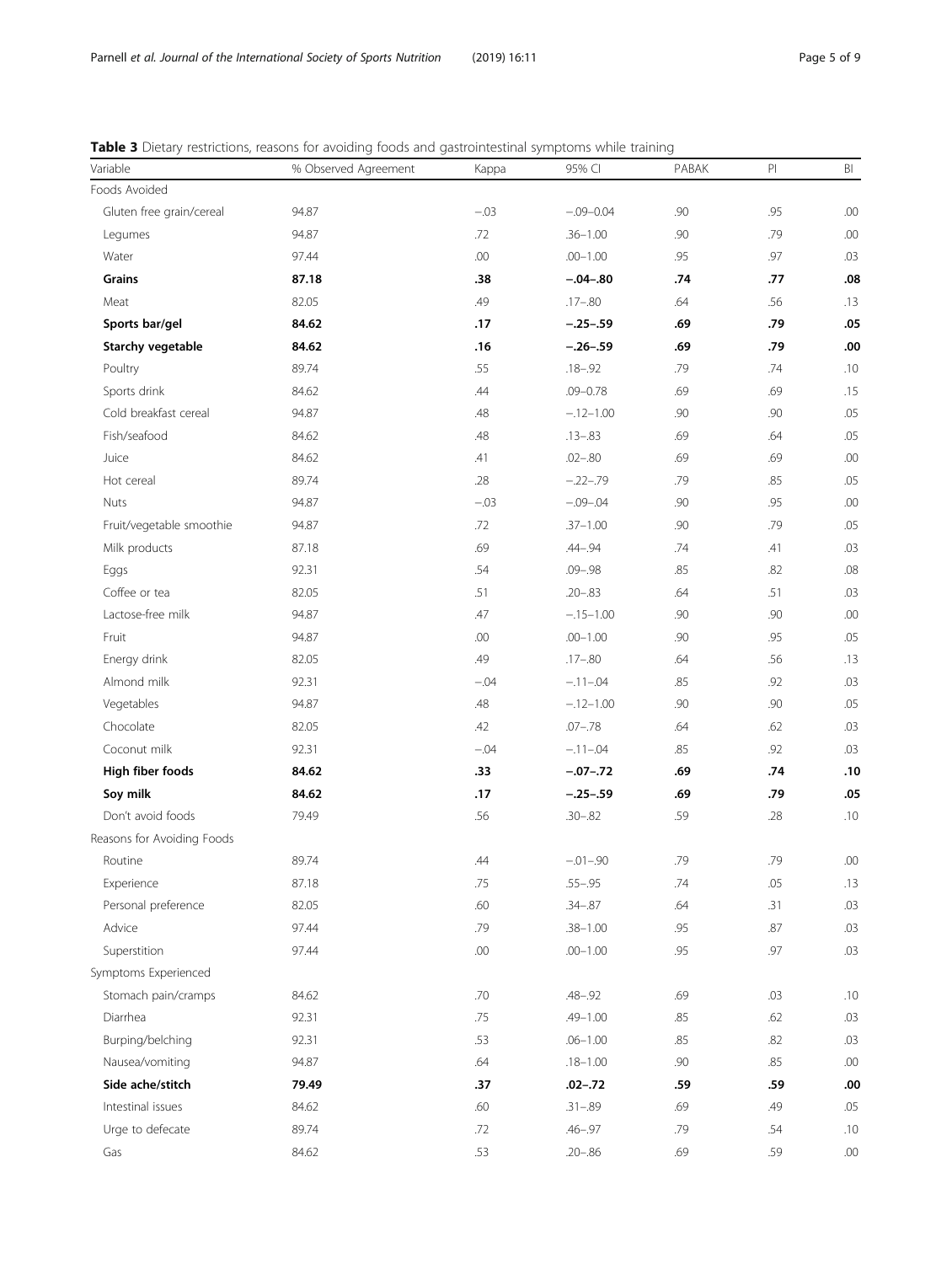| Variable           | % Observed Agreement | Kappa | 95% CI       | PABAK | DI  | B1  |
|--------------------|----------------------|-------|--------------|-------|-----|-----|
| Reflux/heart burn  | 84.62                | .53   | $.20 - .86$  | .69   | .59 | .05 |
| Bloating           | 79.49                | .54   | $.26 - .82$  | .59   | .33 | .00 |
| Fullness/heaviness | 79.49                | .46   | $.15 - .78$  | .59   | .49 | .05 |
| No symptoms        | 92.31                | .68   | $.35 - 1.00$ | .85   |     | .03 |

Table 3 Dietary restrictions, reasons for avoiding foods and gastrointestinal symptoms while training (Continued)

Kappa unadjusted kappa, 95% CI 95% confidence interval, PABAK prevalence-adjusted bias-adjusted kappa, PI prevalence index, BI bias index. Reliability for questions regarding pre-training was determined using a kappa statistic or PABAK. Symptoms bleeding had 100% agreement. Responses that did not meet the reliability criteria are bolded

Results for dietary restrictions, reasons for avoiding foods, and symptoms experienced while racing are found in Table [4](#page-6-0). All foods had substantial reliability, with the exception of chocolate and starchy vegetables, which had moderate reliability. All reasons for avoiding foods pre-racing had a kappa value of 0.67 or greater. Gas was the only symptom experienced while racing that did not meet the moderate threshold with a kappa of 0.37.

Questions regarding current sources of information and preferred sources of information asked the participants to rank their top five or top three options respectively. Out of the seventeen sources of information listed, athletes, teammates, and physicians had a kappa below 0.41 indicating poor agreement. When asked if they had attended a workshop on nutrition, the kappa value was 0.83 and their response to the importance of receiving information was kappa 0.62. All preferred means of receiving information had at least moderate agreement with the exception of websites (kappa 0.39).

## Discussion

The pathophysiology of GI distress experienced by endurance athletes is of a heterogeneous nature. Although there are proposed hypotheses, including the mechanical nature of the exercise and physiological changes, the underlying causes remain poorly understood [\[3](#page-8-0)]. Clearly, however, nutrition has a key role in minimizing exercise induced GI symptoms. In this context, it is important to explore voluntary pre-exercise food/fluid restrictions endurance athletes are using to mitigate GI symptoms.

The objective of this study was to develop a questionnaire to evaluate food avoidances and choices used by endurance runners to minimize exercise induced GI symptoms and then test it for validity and reliability. The present questionnaire can be deemed valid as it underwent two rounds of content validity testing by a combination of nutrition academics, Registered Dietitians, and coaches. The inclusion of the Likert scale rating allows for quantification of the validity.

Reliability testing was conducted using the test re-test method with 39 participants. Categories with a kappa statistic below moderate agreement (kappa < 0.41) were flagged as having low reliability. According to Lantz and Nebenzahl [[21](#page-8-0)], the relevance of kappa values must take into consideration the issue of prevalence. The symmetrical distribution of agreement, reflected by kappa values, may be skewed in the presence of unbalanced prevalence. For instance, if a research design is investigating a particular trait, yet majority of the population is without this particular trait, it results in the agreement to be largely skewed due to the low prevalence. Although a balanced prevalence nullifies this effect, it is not always possible to incorporate into the research design [\[21\]](#page-8-0). As this study spanned a broad range of categories in order to determine specific food/fluid restrictions, the issue of low prevalence was expected. Bias refers to how much the raters disagree on what proportion of the cases are positive or negative. Kappa is higher when there is a large bias than when the bias is small [[17](#page-8-0)]. The adjusted kappa (PABAK: prevalence-adjusted bias-adjusted kappa) was used to control for extreme prevalence and/or bias.

All test re-test results falling under basic information exhibited substantial agreement and were not of concern. Test retest results for medical information found milk intolerance had one of the lowest agreements. There is a common misunderstanding among the general public and even some health care providers, regarding the difference between cow's milk protein allergy and lactose intolerance [\[22](#page-8-0)]. Lactose intolerance is characterized by a deficiency in the lactase enzyme, leaving undigested lactose in the GI tract resulting in distress. Conversely, a cow's milk protein allergy is characterized by an immunological response when these proteins are ingested. According to Baron [[22](#page-8-0)], many people misinterpret the signs and symptoms of lactose maldigestion as an allergy. Further complicating the issue, not all people with lactase non-persistence will experience intolerance symptoms, there is a dose effect, and symptoms can be related to other digestive disorders [[23\]](#page-8-0).

Results for dietary restrictions pre-training exhibited five items with low reliability grains, sports bar/gel, starchy vegetable, high fiber foods, and soy milk. The stem of the question was "When TRAINING are there any foods/ fluids that you purposely AVOID in your pre-run MEAL or SNACK (0-4 hours before running TRAINING)? Please check all that apply". The remaining 23 items had good reliability suggesting the inconsistency is due to the specific food category, not the wording of the question.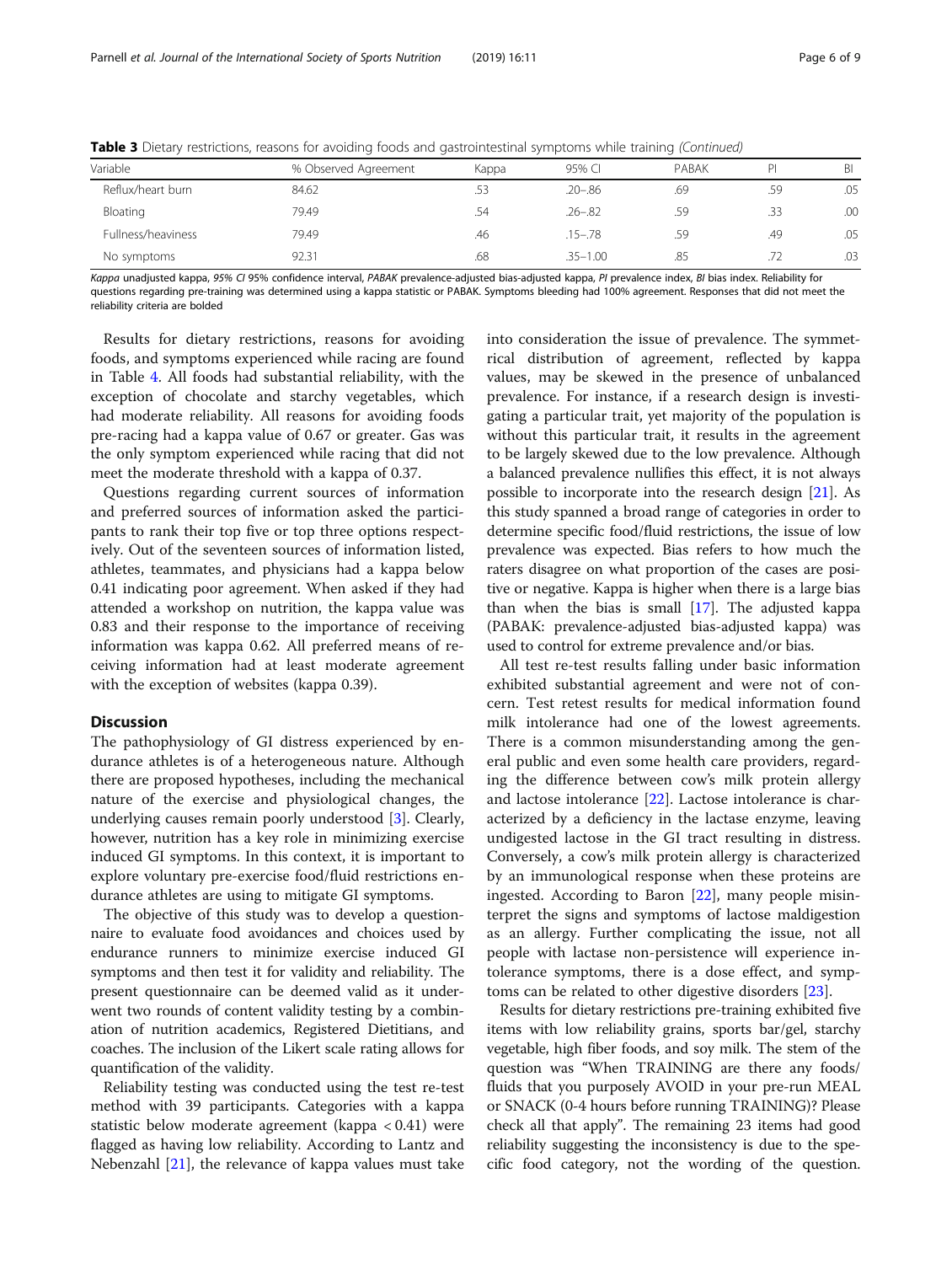<span id="page-6-0"></span>

|  |  |  | <b>Table 4</b> Dietary restrictions while racing reasons for avoiding foods and gastrointestinal symptoms while training |  |
|--|--|--|--------------------------------------------------------------------------------------------------------------------------|--|
|  |  |  |                                                                                                                          |  |

| Variable                   | % Observed Agreement | Kappa | 95% CI        | PABAK | $\mathsf{Pl}$ | BI      |
|----------------------------|----------------------|-------|---------------|-------|---------------|---------|
| Foods Avoided              |                      |       |               |       |               |         |
| Gluten free grain/cereal   | 94.74                | .64   | $.17 - 1.00$  | .89   | .84           | .00     |
| Water                      | 97.37                | .66   | $.03 - 1.00$  | .95   | .92           | .03     |
| Grains                     | 89.47                | .65   | $.34 - .96$   | .79   | .63           | .05     |
| Meat                       | 86.84                | .69   | $0.44 - 0.94$ | .74   | .39           | .03     |
| Sports bar/gel             | 92.11                | .63   | $.25 - 1.00$  | .84   | .76           | .08     |
| Starchy vegetable          | 89.47                | .54   | $.15 - .93$   | .79   | .74           | .05     |
| Poultry                    | 94.74                | .84   | $.63 - 1.00$  | .89   | .58           | .00     |
| Sports drink               | 94.74                | .80   | $.54 - 1.00$  | .89   | .68           | .05     |
| Cold breakfast cereal      | 92.11                | .62   | $.23 - 1.00$  | .84   | .76           | .03     |
| Fish/seafood               | 89.47                | .73   | .48-.98       | .79   | .47           | .00     |
| Juice                      | 92.11                | .75   | .49-1.00      | .84   | .61           | .03     |
| Hot cereal                 | 97.37                | .79   | $.38 - 1.00$  | .95   | .87           | .03     |
| Nuts                       | 94.74                | .64   | $.19 - 1.00$  | .89   | .84           | .05     |
| Fruit/vegetable smoothie   | 94.74                | .77   | $.46 - 1.00$  | .89   | .74           | .00     |
| Milk products              | 89.47                | .78   | $.58 - .98$   | .79   | .26           | .11     |
| Eggs                       | 94.74                | .80   | $.54 - 1.00$  | .89   | .68           | .05     |
| Coffee or tea              | 89.47                | .77   | $.55 - .98$   | .79   | .32           | .00     |
| Fruit                      | 97.37                | .79   | $.38 - 1.00$  | .95   | .87           | .03     |
| Energy drinks              | 89.47                | .73   | $.48 - .98$   | .79   | .47           | .00     |
| Almond milk                | 94.74                | .64   | $.17 - 1.00$  | .89   | .84           | .00     |
| Vegetables                 | 94.74                | .77   | $.47 - 1.00$  | .89   | .74           | .05     |
| Chocolate                  | 84.21                | .53   | $.19 - .86$   | .68   | .58           | .00     |
| Coconut milk               | 97.37                | .84   | $.54 - 1.00$  | .95   | .82           | .03     |
| High fiber foods           | 92.11                | .72   | $.43 - 1.00$  | .84   | .66           | .03     |
| Soy milk                   | 97.37                | .89   | $.69 - 1.00$  | .95   | .71           | .03     |
| Don't avoid foods          | 86.84                | .65   | $.37 - .93$   | .74   | .50           | .03     |
| Reasons for Avoiding Foods |                      |       |               |       |               |         |
| Routine                    | 94.59                | .72   | $.36 - 1.00$  | .89   | .78           | .05     |
| Experience                 | 83.78                | .67   | $.44 - .91$   | .68   | .08           | .00     |
| Personal preference        | 94.59                | .87   | $.70 - 1.00$  | .89   | .41           | .05     |
| Advice                     | 97.30                | .84   | $.54 - 1.00$  | .95   | .81           | .03     |
| Superstition               | 94.59                | .00   | $.00 - 1.00$  | .89   | .95           | .05     |
| Symptoms Experienced       |                      |       |               |       |               |         |
| Stomach pain/cramps        | 86.84                | .74   | $.54 - .95$   | .74   | .03           | .13     |
| Diarrhea                   | 92.11                | .80   | $.59 - 1.00$  | .84   | .45           | .03     |
| Burping/belching           | 94.74                | .47   | $-.15 - 1.00$ | .89   | .89           | .00     |
| Nausea/vomiting            | 89.47                | .54   | $.14 - .94$   | .79   | .74           | .00     |
| Side ache/stitch           | 89.47                | .75   | $.51 - .98$   | .79   | .42           | .05     |
| Intestinal issues          | 81.58                | .51   | $.19 - .83$   | .63   | .50           | .03     |
| Urge to defecate           | 78.95                | .47   | $.18 - .77$   | .58   | .47           | .16     |
| Gas                        | 81.58                | .37   | $.02 - .72$   | .63   | .66           | .13     |
| Reflux/heart burn          | 89.47                | .71   | $.45 - .97$   | .79   | .53           | .05     |
| Bloating                   | 81.58                | .59   | $.32 - .86$   | .63   | .34           | $.08\,$ |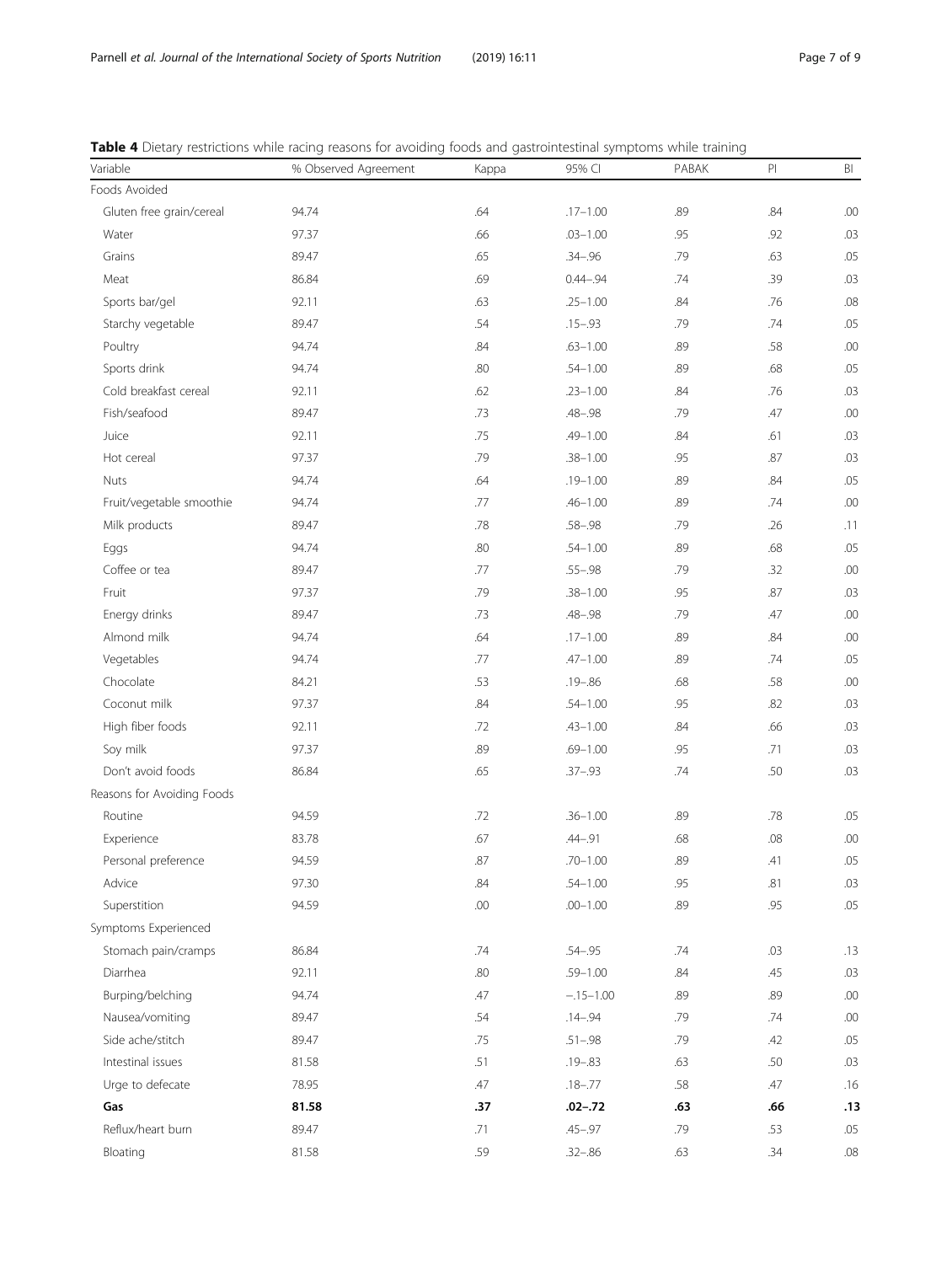|  |  |  | Table 4 Dietary restrictions while racing reasons for avoiding foods and gastrointestinal symptoms while training (Continued) |  |  |
|--|--|--|-------------------------------------------------------------------------------------------------------------------------------|--|--|
|  |  |  |                                                                                                                               |  |  |

| Variable           | % Observed Agreement | Kappa | 95% CI       | PABAK | DI  | ΒI  |
|--------------------|----------------------|-------|--------------|-------|-----|-----|
| Fullness/heaviness | 92.1                 | .68   | 35–1.00      | .84   |     | .03 |
| No symptoms        | 97.37                | .84   | $.54 - 1.00$ | Q5    | .82 | .03 |

Kappa unadjusted kappa, 95% CI 95% confidence interval, PABAK prevalence-adjusted bias-adjusted kappa, PI prevalence index, BI bias index. Reliability for questions regarding pre-training was determined using a kappa statistic or PABAK. Avoid legumes, avoid lactose-free milk and symptoms bleeding had 100% agreement. Responses that did not meet the reliability criteria are bolded

Interestingly, although the question wording was similar pre-racing "When RACING are there any types of food/fluid that you AVOID in your pre-race MEAL or SNACK (0-4 hours before running RACES/COMPETI-TIONS)? Please check all that apply" and the food choices were identical, all race options had at least moderate agreement and most had substantial agreement. Studies have shown that pre-performance routines have direct influence on an athlete's mental and technical performance. Athletes are often consistent with their pre-competition routines in order to optimize performance; however, may be more flexible when it comes to training, given the lower importance [[24\]](#page-8-0). Logically, it is not surprising that the pre-training category exhibited flagged categories as compared to pre-racing. The disagreement may be due to the participants' tendency to be more lenient and flexible in their pre-exercise nutrition while training as compared to competing.

Poor agreement was observed in training and proportionally lower agreement pre-racing for "avoiding starchy vegetables", suggesting confusion with respect to this food category. Starchy vegetables (such as potatoes, corn, and peas) have a higher amount of carbohydrates and fiber in comparison to non-starchy vegetables, thereby affecting their digestion. It would be important to consider providing the participants with more examples of starchy vegetables to increase clarity. Given the recent interest in the impact of FODMAP diets on GI distress [[13\]](#page-8-0) one could consider categorizing the fruits and vegetables in this respect, however, it is unlikely that the general population would know the FODMAP classification of a food. Grains pre-training also had poor agreement and may reflect confusion regarding a gluten free versus gluten containing grain.

Reasons for avoiding foods pre-training and pre-racing were reliable and these questions will investigate the athletes' thoughts regarding why they choose to restrict certain foods pre-exercise.

The questionnaire was also designed to assess the symptoms that runners might experience while training or racing should they consume a food that they would typically avoid. Responses were consistent with the exceptions of side ache while training and gas while racing. It is possible that, as some of the symptoms are similar i.e. gas and bloating, the participants are not able

to distinguish between these categories, thus creating confusion. A consideration would be to group these categories in the analysis. As with food avoidances, the results were often more consistent with respect to racing versus training. The difference could be due to the intensity of exercise, as it is reported that symptoms increase with increasing exercise intensity [\[3](#page-8-0)], suggesting athletes have a heightened awareness while competing. Additionally, if the athletes were more consistent in their pre-racing diet, it would follow suit that their symptoms would be more consistent while racing.

A secondary objective was to assess sources of dietary advice and potential sources of information. The questions asked participants to rank a top number of options from a selection. In general, the reliability of these questions was at least moderate. The questions should, however, be reworded to ask the participants to "check all that apply" rather than rank, given that they were analyzed as "yes" or "no". Furthermore, this wording aligns with the wording in the other questions.

The questionnaire is limited in that it does not ask the participant to indicate the reason for avoiding each food, simply their overall reasons. Although this information would be of interest, logistically with 27 food options plus the open-ended "other" and five reason options plus the open-ended "other" it would have made the questionnaire too cumbersome. Conversely, the questionnaire assesses all food avoidances and all reasons for avoiding foods; thus, can indicate reasons for avoiding foods in general. The test re-test would also have benefited from a larger sample size, especially for the questions with a low prevalence; however, to be transparent about the precision of reliability estimates based on the small sample size, the 95% confidence intervals and % observed agreement were provided. Finally, the test re-tests typically occurred two weeks apart; therefore, the questionnaire cannot be considered to provide an indication of the reliability of the responses over a longer timeframe and should be viewed as a cross-sectional tool.

## Conclusions

The questionnaire is a valid and reliable tool to assess pre-training and pre-racing nutrition, as it relates to exercise induced GI symptoms. Future research should focus on administering the questionnaire to runners in